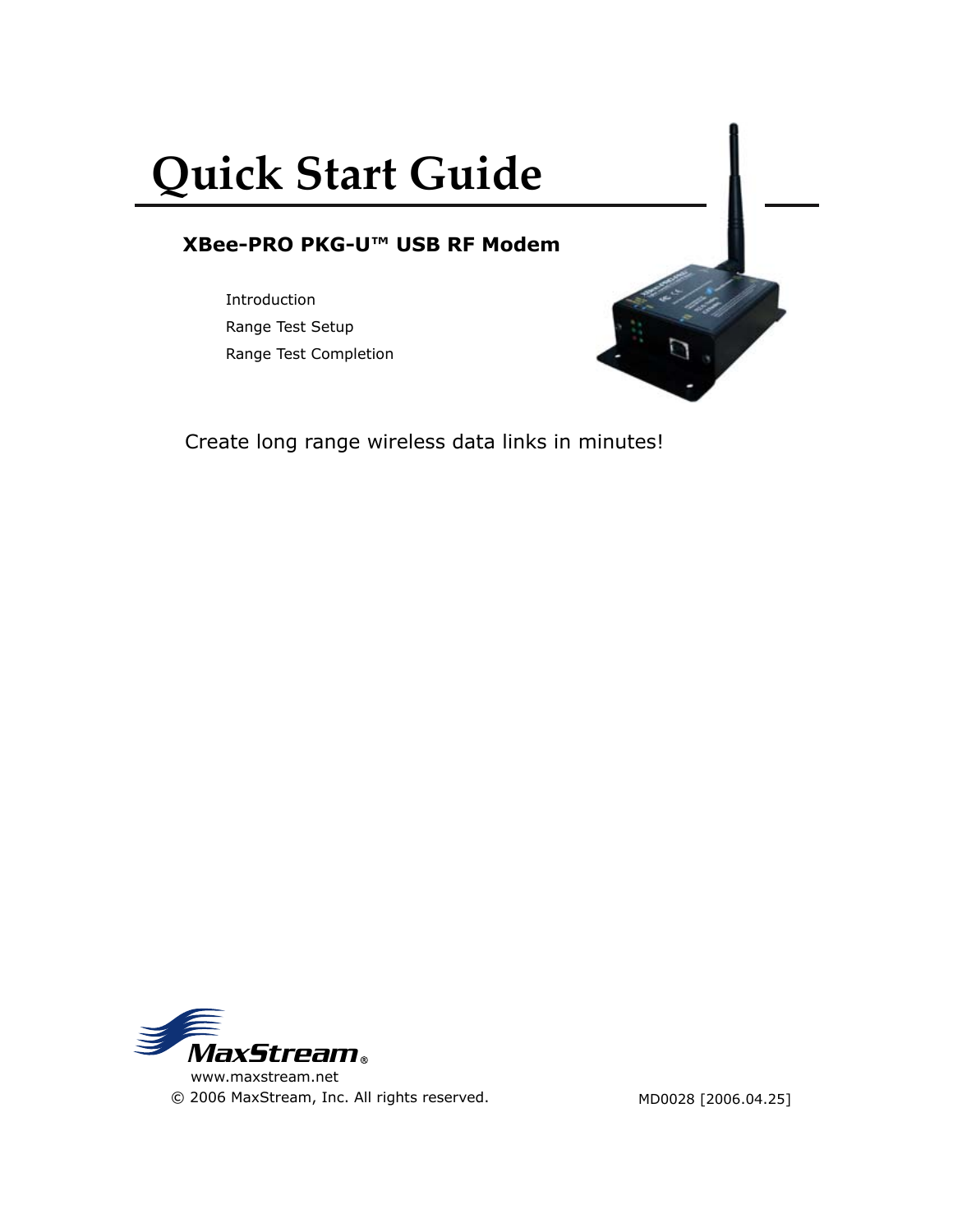## **Introduction**

This Quick Start Guide provides step-by-step instruction on how to setup a wireless link and test the RF modem's ability to transport data over varying ranges and conditions.

### **Range Test Setup**

#### **Requirements for Range Test**

- One XBee-PRO USB RF Modem (Base unit that will connect to the host)
- One XBee-PRO RS-232 RF Modem (Remote unit)
- One PC (Windows 98 SE, 2000 or XP) with an available USB port.

 To complete the range test, X-CTU Software & USB drivers must be installed to the PC [refer to instructions below].

 Note: LINUX and Mac OS X drivers are provided on the CD, but the X-CTU Software is supported only by Microsoft Windows operating systems.

• Accessories (USB Cable, serial loopback adapter, power supply)

#### **Install X-CTU Software**

Double-click "setup\_X-CTU.exe" file and follow prompts of the installation screens. This file is located on the MaxStream CD and under the 'Software' section of the following web page: www.maxstream.net/helpdesk/download.php

The X-CTU Software interface is divided into the four following tabs:

- PC Settings Setup PC serial com ports to interface with the RF modem
- Range Test Test range of wireless links under varying conditions
- Terminal Read/Set RF modem parameters and monitor data communications
- Modem Configuration Read/Set RF modem parameters

**Install USB Drivers** (Hardware USB Bus & Virtual Com Port drivers)

The following steps were recorded while using the Windows XP operating system.

1. Connect the XBee-PRO USB RF Modem to a PC using a USB cable.

After the RF modem is detected by the PC, a "Found New Hardware" Wizard" dialog box should appear.

- 2. Verify the MaxStream CD is inserted into the CD drive.
- 3. Select "Install from a specific list or location (Advanced)" option; then select the 'Next' button.
- 4. a.Select the 'Search for the best driver in these locations' option. b.Check 'Search removable media (CD-ROM...)' box; then select the 'Next' button.

"Windows Logo Testing" alert box appears.

- 5. Select the 'Continue Anyway' button.
- 6. Select the 'Finish' button.
- 7. Repeat steps 2 through 6 to install the next driver.
- 8. Reboot computer if prompted to do so.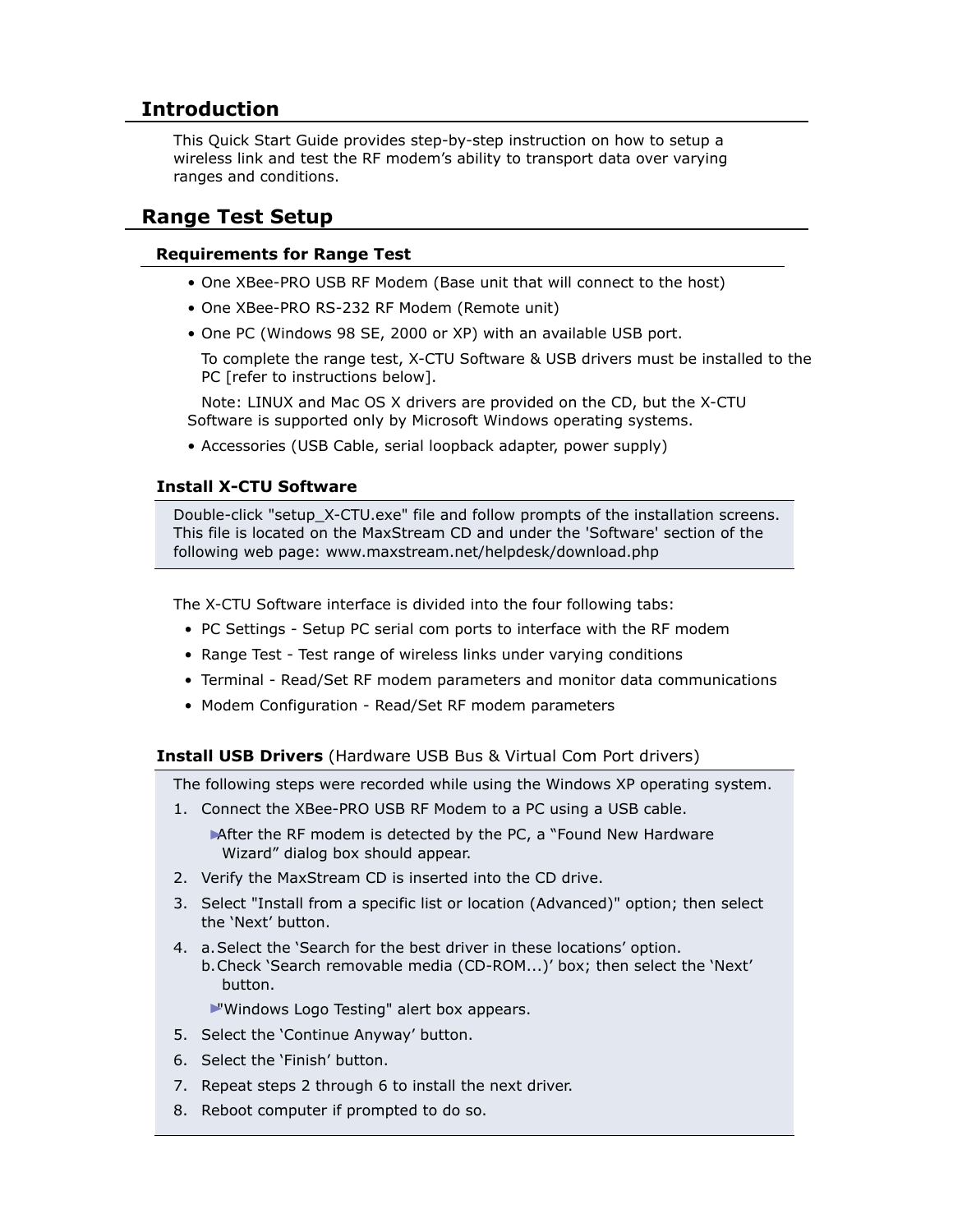#### **Hardware Setup**

The XBee-PRO USB RF Modem will be referred to as the "BASE". The XBee-PRO RS-232 RF Modem will be referred to as the "REMOTE".

1. After installing the X-CTU Software and USB drivers [opposite page], connect the BASE RF modem (XBee-PRO USB) to the PC using a standard USB cable.

[Figure 1 - Illuminated bottom-left red LED indicates a successful USB link.]

2. Attach the serial loopback adapter to the female DB-9 connector of the REMOTE RF modem (XBee-PRO RS-232).

 The serial loopback adapter configures the REMOTE to function as a repeater by looping data back into the RF modem for retransmission [Figure 2].

3. Power the REMOTE through its power connector using the power adapter included in the RS-232 accessories kit.

(The BASE is powered through its USB connection.)





#### **Addressing Information (Unicast / Point-to-point Mode by default)**

No additional configuration is necessary to run this range test; however, the following addressing information is critical to many network configurations. Proceed to the back page to complete range test.

By default, all RF modems are configured to operate in Unicast Mode with a source address (MY parameter = 0) and destination address ( $DH = 0$  and  $DL = 0$ ). Under this default configuration, the RF modems will communicate in Unicast/Point-to-point Mode and retries are enabled [refer to product manual for more information]. This configuration only supports point-to-point communications.

For one RF modem to communicate to many modems, the modems must be configured to operate in Broadcast Mode. Broadcast Mode is enabled by setting the Destination Addresses as follows:  $DH = 0x00000000$  $DL = 0x0000$ FFFF.

In Broadcast Mode, retries are disabled.